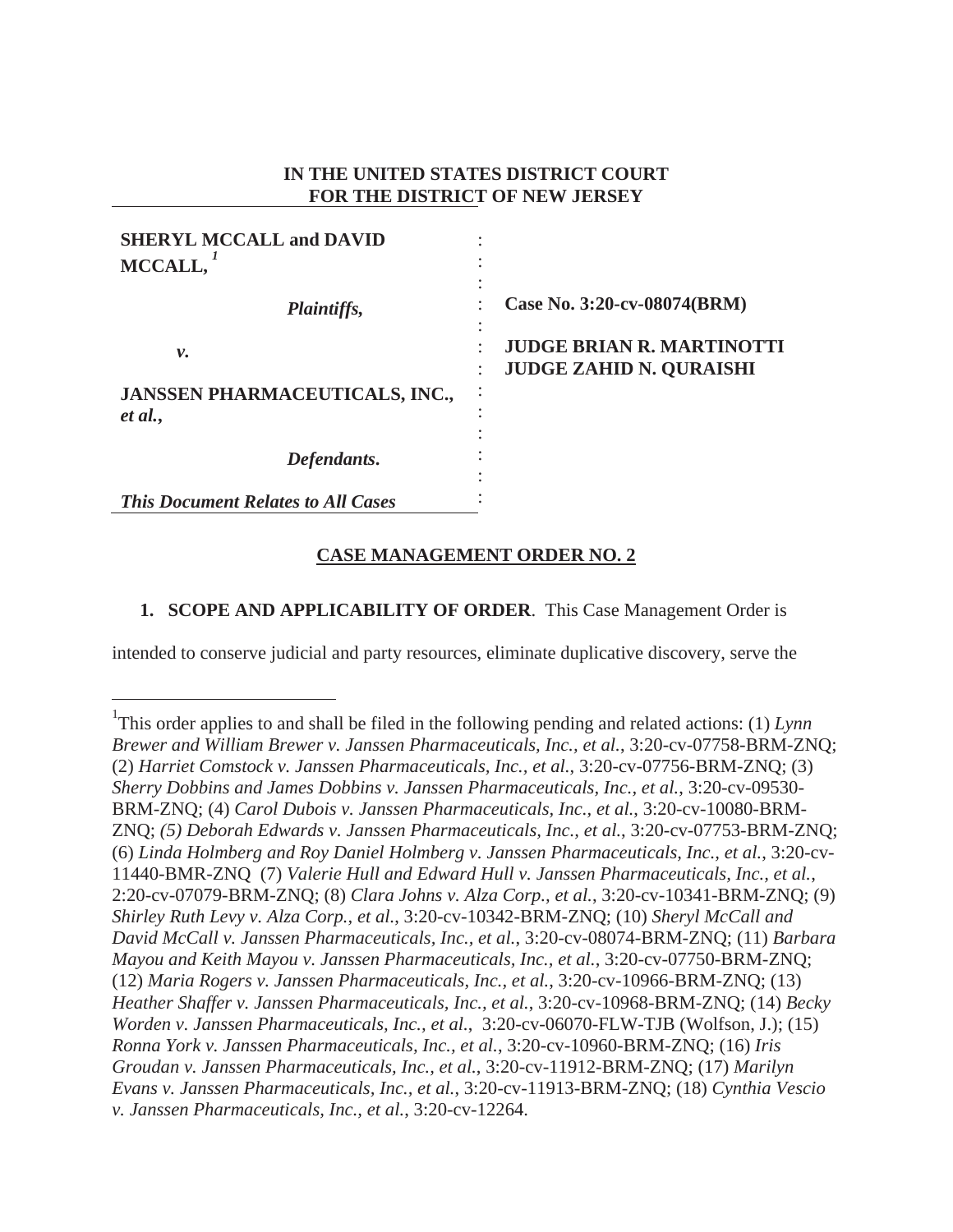convenience of the parties and witnesses, and promote the just and efficient conduct of this litigation. The following protocols and limitations in this Case Management Order ("CMO") shall apply in all Elmiron products liability and/or personal injury cases pending before this Court now, or that might be filed or transferred to this Court.

#### **A. RULE 26 INITIAL DISCLOSURES**

The parties agree that the requirements of Fed.R.Civ.P.  $26(a)(1)(A)$  shall hereby be suspended and waived for all parties going forward. However, in an effort to advance the litigation, each defendant currently served with a case agrees to provide a Master Initial Disclosure on or before October 30, 2020. Service of these disclosures shall be made by email on each Plaintiff Counsel of record with an Elmiron case pending before this Court. In lieu of Initial Disclosures, Plaintiffs are participating in a fact sheet meet and confer process, *see* section C, below.

#### **B. SERVICE OF DOCUMENTS & NOTICE OF PARTIES**

On behalf of Defendants, the parties agree that, with the exception of summons, Complaints, and materials served via the Court's e-filing (ECF) system, legal documents related to one or more Elmiron cases pending before this Court should be served on the following:

> Michael C. Zogby, Esq. Faegre Drinker Biddle & Reath LLP 600 Campus Dr. Florham Park, NJ 07932 michael.zogby@faegredrinker.com

Kristen Renee Fournier, Esq. King & Spalding LLP 1185 Avenue of the Americas New York, NY 10036 kfournier@kslaw.com